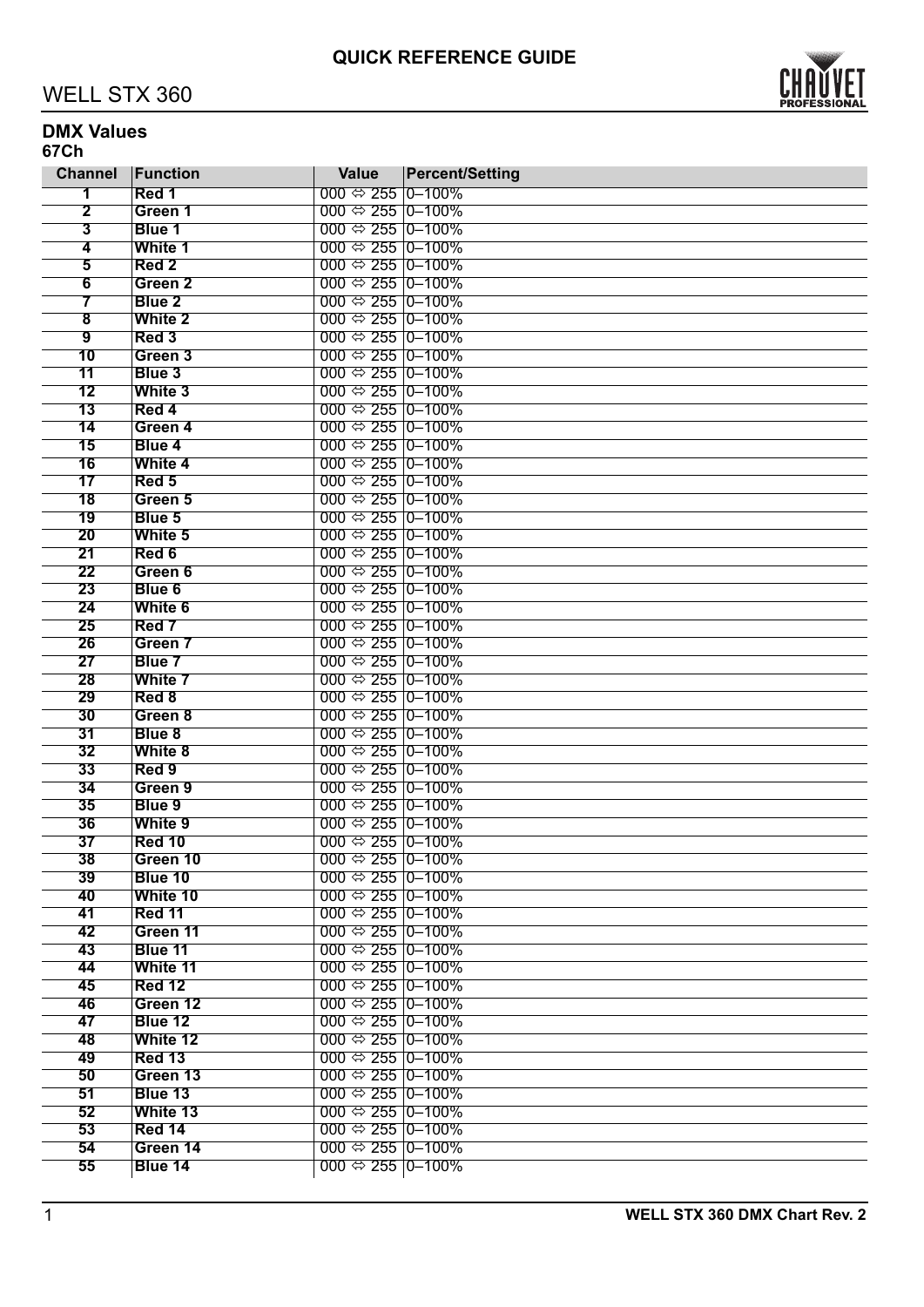

| <b>Channel</b> | Function            | Value                            | <b>Percent/Setting</b>                                          |
|----------------|---------------------|----------------------------------|-----------------------------------------------------------------|
| 56             | <b>White 14</b>     | 000 $\Leftrightarrow$ 255 0–100% |                                                                 |
| 57             | <b>Red 15</b>       | 000 $\Leftrightarrow$ 255 0-100% |                                                                 |
| 58             | Green 15            | 000 $\Leftrightarrow$ 255 0-100% |                                                                 |
| 59             | <b>Blue 15</b>      | 000 $\Leftrightarrow$ 255 0-100% |                                                                 |
| 60             | White 15            | $000 \Leftrightarrow 255$ 0-100% |                                                                 |
| 61             | <b>Red 16</b>       | 000 $\Leftrightarrow$ 255 0–100% |                                                                 |
| 62             | Green 16            | 000 $\Leftrightarrow$ 255 0-100% |                                                                 |
| 63             | Blue 16             | 000 $\Leftrightarrow$ 255 0-100% |                                                                 |
| 64             | White 16            | 000 $\Leftrightarrow$ 255 0-100% |                                                                 |
| 65             | <b>Strobe</b>       |                                  | 000 $\Leftrightarrow$ 010 No function                           |
|                |                     |                                  | 011 $\Leftrightarrow$ 255 Strobe, slow to fast                  |
| 66             | <b>Dimmer</b>       | 000 $\Leftrightarrow$ 255 0-100% |                                                                 |
|                | <b>Dimmer speed</b> |                                  | 000 $\Leftrightarrow$ 051 Preset dimmer speed from display menu |
|                |                     |                                  | 052 $\Leftrightarrow$ 101 Dimmer speed mode off                 |
| 67             |                     |                                  | 102 $\Leftrightarrow$ 152 Dimmer speed mode 1 (fastest)         |
|                |                     |                                  | 153 $\Leftrightarrow$ 203 Dimmer speed mode 2                   |
|                |                     |                                  | 204 $\Leftrightarrow$ 255 Dimmer speed mode 3 (slowest)         |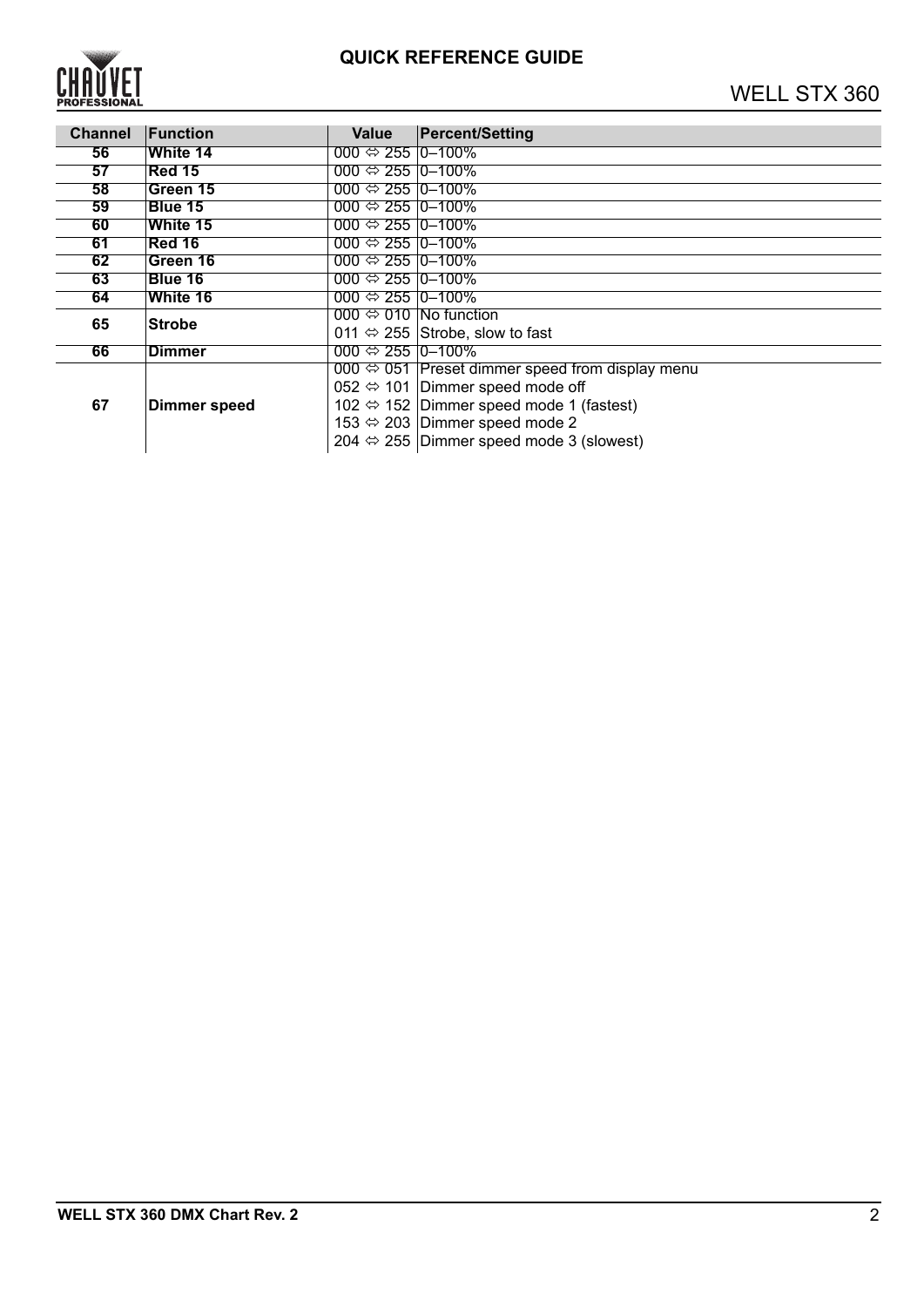## WELL STX 360



| <b>Channel</b>           | Function           | <b>Value</b>                     | <b>Percent/Setting</b> |
|--------------------------|--------------------|----------------------------------|------------------------|
| 1                        | Red 1              | 000 $\Leftrightarrow$ 255 0-100% |                        |
| $\overline{\mathbf{2}}$  | Green 1            | 000 $\Leftrightarrow$ 255 0–100% |                        |
| 3                        | Blue 1             | 000 $\Leftrightarrow$ 255 0-100% |                        |
| 4                        | White 1            | 000 $\Leftrightarrow$ 255 0–100% |                        |
| $\overline{\mathbf{5}}$  | Red <sub>2</sub>   | 000 $\Leftrightarrow$ 255 0-100% |                        |
| $6\overline{6}$          | Green <sub>2</sub> | 000 $\Leftrightarrow$ 255 0–100% |                        |
| 7                        | Blue <sub>2</sub>  | 000 $\Leftrightarrow$ 255 0-100% |                        |
| $\overline{\mathbf{8}}$  | <b>White 2</b>     | 000 $\Leftrightarrow$ 255 0–100% |                        |
| $\overline{9}$           | Red <sub>3</sub>   | 000 $\Leftrightarrow$ 255 0-100% |                        |
| 10                       | Green 3            | 000 $\Leftrightarrow$ 255 0–100% |                        |
| 11                       | Blue 3             | 000 $\Leftrightarrow$ 255 0-100% |                        |
| 12                       | White 3            | 000 $\Leftrightarrow$ 255 0-100% |                        |
| $\overline{13}$          | Red 4              | 000 $\Leftrightarrow$ 255 0-100% |                        |
| 14                       | Green 4            | 000 $\Leftrightarrow$ 255 0–100% |                        |
| 15                       | <b>Blue 4</b>      | 000 $\Leftrightarrow$ 255 0-100% |                        |
| 16                       | White 4            | 000 $\Leftrightarrow$ 255 0-100% |                        |
| $\overline{\mathbf{17}}$ | Red 5              | 000 $\Leftrightarrow$ 255 0-100% |                        |
| $\overline{18}$          | Green 5            | 000 $\Leftrightarrow$ 255 0-100% |                        |
| 19                       | Blue 5             | 000 $\Leftrightarrow$ 255 0–100% |                        |
| 20                       | White 5            | 000 $\Leftrightarrow$ 255 0-100% |                        |
| $\overline{21}$          | Red 6              | 000 $\Leftrightarrow$ 255 0-100% |                        |
| 22                       | Green 6            | 000 $\Leftrightarrow$ 255 0-100% |                        |
| 23                       | <b>Blue 6</b>      | 000 $\Leftrightarrow$ 255 0–100% |                        |
| 24                       | White 6            | 000 $\Leftrightarrow$ 255 0-100% |                        |
| 25                       | Red 7              | 000 $\Leftrightarrow$ 255 0–100% |                        |
| 26                       | Green 7            | 000 $\Leftrightarrow$ 255 0-100% |                        |
| 27                       | Blue 7             | 000 $\Leftrightarrow$ 255 0–100% |                        |
|                          |                    |                                  |                        |
| 28                       | White 7            | 000 $\Leftrightarrow$ 255 0-100% |                        |
| 29                       | Red 8              | 000 $\Leftrightarrow$ 255 0–100% |                        |
| 30                       | Green 8            | 000 $\Leftrightarrow$ 255 0-100% |                        |
| 31                       | Blue 8             | 000 $\Leftrightarrow$ 255 0–100% |                        |
| 32                       | White 8            | 000 $\Leftrightarrow$ 255 0-100% |                        |
| 33                       | Red 9              | 000 $\Leftrightarrow$ 255 0–100% |                        |
| 34                       | Green 9            | 000 $\Leftrightarrow$ 255 0-100% |                        |
| 35                       | Blue 9             | 000 $\Leftrightarrow$ 255 0–100% |                        |
| 36                       | White 9            | 000 $\Leftrightarrow$ 255 0-100% |                        |
| 37                       | <b>Red 10</b>      | 000 $\Leftrightarrow$ 255 0-100% |                        |
| 38                       | Green 10           | 000 $\Leftrightarrow$ 255 0–100% |                        |
| 39                       | Blue 10            | 000 $\Leftrightarrow$ 255 0–100% |                        |
| 40                       | White 10           | 000 $\Leftrightarrow$ 255 0-100% |                        |
| 41                       | Red 11             | 000 $\Leftrightarrow$ 255 0-100% |                        |
| 42                       | Green 11           | 000 $\Leftrightarrow$ 255 0-100% |                        |
| 43                       | Blue 11            | 000 $\Leftrightarrow$ 255 0-100% |                        |
| 44                       | White 11           | 000 $\Leftrightarrow$ 255 0–100% |                        |
| 45                       | <b>Red 12</b>      | 000 $\Leftrightarrow$ 255 0-100% |                        |
| 46                       | Green 12           | 000 $\Leftrightarrow$ 255 0–100% |                        |
| 47                       | Blue 12            | 000 $\Leftrightarrow$ 255 0-100% |                        |
| 48                       | White 12           | 000 $\Leftrightarrow$ 255 0-100% |                        |
| 49                       | <b>Red 13</b>      | 000 $\Leftrightarrow$ 255 0-100% |                        |
| 50                       | Green 13           | 000 $\Leftrightarrow$ 255 0–100% |                        |
| 51                       | Blue 13            | 000 $\Leftrightarrow$ 255 0-100% |                        |
| 52                       | White 13           | 000 $\Leftrightarrow$ 255 0–100% |                        |
| 53                       | <b>Red 14</b>      | 000 $\Leftrightarrow$ 255 0-100% |                        |
| 54                       | Green 14           | 000 $\Leftrightarrow$ 255 0–100% |                        |
| 55                       | Blue 14            | 000 $\Leftrightarrow$ 255 0-100% |                        |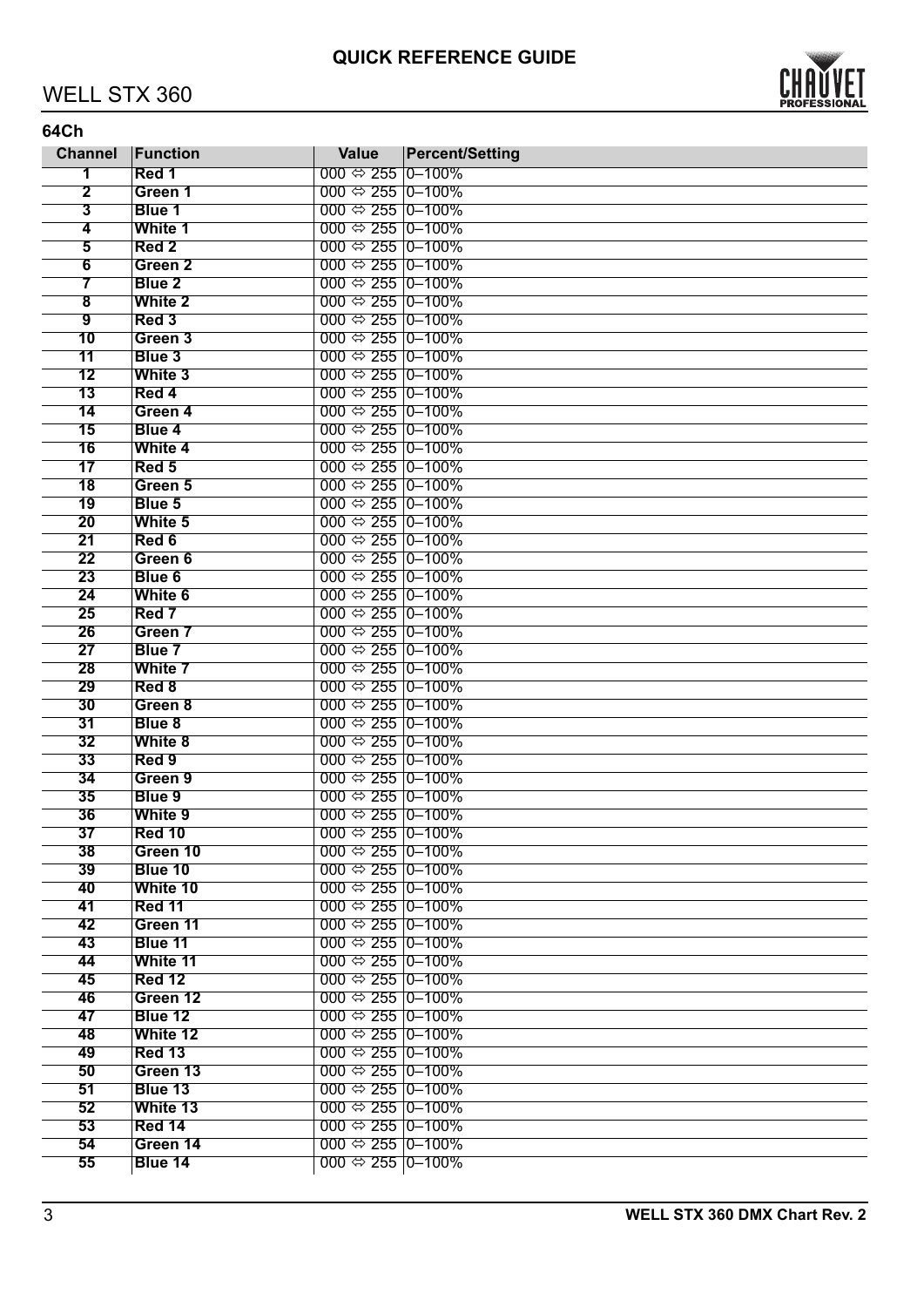

| <b>Channel</b> | <b>Function</b> | Value                            | <b>Percent/Setting</b> |
|----------------|-----------------|----------------------------------|------------------------|
| 56             | <b>White 14</b> | 000 $\Leftrightarrow$ 255 0–100% |                        |
| 57             | Red 15          | 000 $\Leftrightarrow$ 255 0–100% |                        |
| 58             | Green 15        | $000 \Leftrightarrow 255$ 0-100% |                        |
| 59             | Blue 15         | 000 $\Leftrightarrow$ 255 0–100% |                        |
| 60             | White 15        | 000 $\Leftrightarrow$ 255 0-100% |                        |
| 61             | <b>Red 16</b>   | 000 $\Leftrightarrow$ 255 0–100% |                        |
| 62             | Green 16        | 000 $\Leftrightarrow$ 255 0-100% |                        |
| 63             | Blue 16         | 000 $\Leftrightarrow$ 255 0–100% |                        |
| 64             | <b>White 16</b> | 000 $\Leftrightarrow$ 255 0–100% |                        |

#### **15Ch**

| <b>Channel</b>          | Function                 | <b>Value</b>                       | <b>Percent/Setting</b>                         |
|-------------------------|--------------------------|------------------------------------|------------------------------------------------|
| 1                       | <b>Dimmer</b>            | 000 $\Leftrightarrow$ 255 0-100%   |                                                |
| $\overline{\mathbf{2}}$ | Red                      | 000 ⇔ 255 0–100%                   |                                                |
| 3                       | Green                    | 000 $\Leftrightarrow$ 255 0-100%   |                                                |
| $\overline{\mathbf{4}}$ | <b>Blue</b>              | 000 $\Leftrightarrow$ 255 0-100%   |                                                |
| $\overline{\mathbf{5}}$ | White                    | 000 ⇔ 255 0-100%                   |                                                |
|                         |                          |                                    | 000 $\Leftrightarrow$ 005 No function          |
|                         |                          | 006 $\Leftrightarrow$ 012 2800K    |                                                |
|                         |                          | 013 $\Leftrightarrow$ 019 2900K    |                                                |
|                         |                          | 020 ↔ 026 3000K                    |                                                |
|                         |                          | 027 ⇔ 033 3100K                    |                                                |
|                         |                          | 034 ⇔ 040 3200K                    |                                                |
|                         |                          | 041 $\Leftrightarrow$ 047 3300K    |                                                |
|                         |                          | 048 ⇔ 054 3400K                    |                                                |
|                         |                          | 055 $\Leftrightarrow$ 061 3500K    |                                                |
|                         |                          | 062 $\Leftrightarrow$ 068 3600K    |                                                |
|                         |                          | 069 ⇔ 075 3700K                    |                                                |
|                         |                          | 076 $\Leftrightarrow$ 082 3800K    |                                                |
|                         |                          | 083 ⇔ 089 3900K                    |                                                |
|                         |                          | 090 ⇔ 096 4000K                    |                                                |
|                         |                          | 097 ⇔ 103 4100K<br>104 ⇔ 110 4200K |                                                |
|                         |                          | 111 ⇔ 117 4300K                    |                                                |
|                         |                          | 118 ⇔ 124 4400K                    |                                                |
| $\bf 6$                 | <b>Color temperature</b> | 125 ⇔ 131 4500K                    |                                                |
|                         |                          | 132 ⇔ 138 4600K                    |                                                |
|                         |                          | 139 ⇔ 145 4700K                    |                                                |
|                         |                          | 146 ⇔ 152 4800K                    |                                                |
|                         |                          | 153 ⇔ 159 4900K                    |                                                |
|                         |                          | 160 ⇔ 166 5000K                    |                                                |
|                         |                          | 167 ⇔ 173 5100K                    |                                                |
|                         |                          | 174 ⇔ 180 5200K                    |                                                |
|                         |                          | 181 ⇔ 187 5300K                    |                                                |
|                         |                          | 188 ⇔ 194 5400K                    |                                                |
|                         |                          | 195 ⇔ 201 5500K                    |                                                |
|                         |                          | 202 ⇔ 208 5600K                    |                                                |
|                         |                          | 209 ⇔ 215 5700K                    |                                                |
|                         |                          | 216 $\Leftrightarrow$ 222 6000K    |                                                |
|                         |                          | 223 ⇔ 229 6500K                    |                                                |
|                         |                          | 230 ↔ 236 7000K                    |                                                |
|                         |                          | 237 ⇔ 243 7500K                    |                                                |
|                         |                          | 244 ⇔ 255 8000K                    |                                                |
| $\overline{\mathbf{7}}$ | <b>Strobe</b>            |                                    | 000 ⇔ 010 No function                          |
|                         |                          |                                    | 011 $\Leftrightarrow$ 255 Strobe, slow to fast |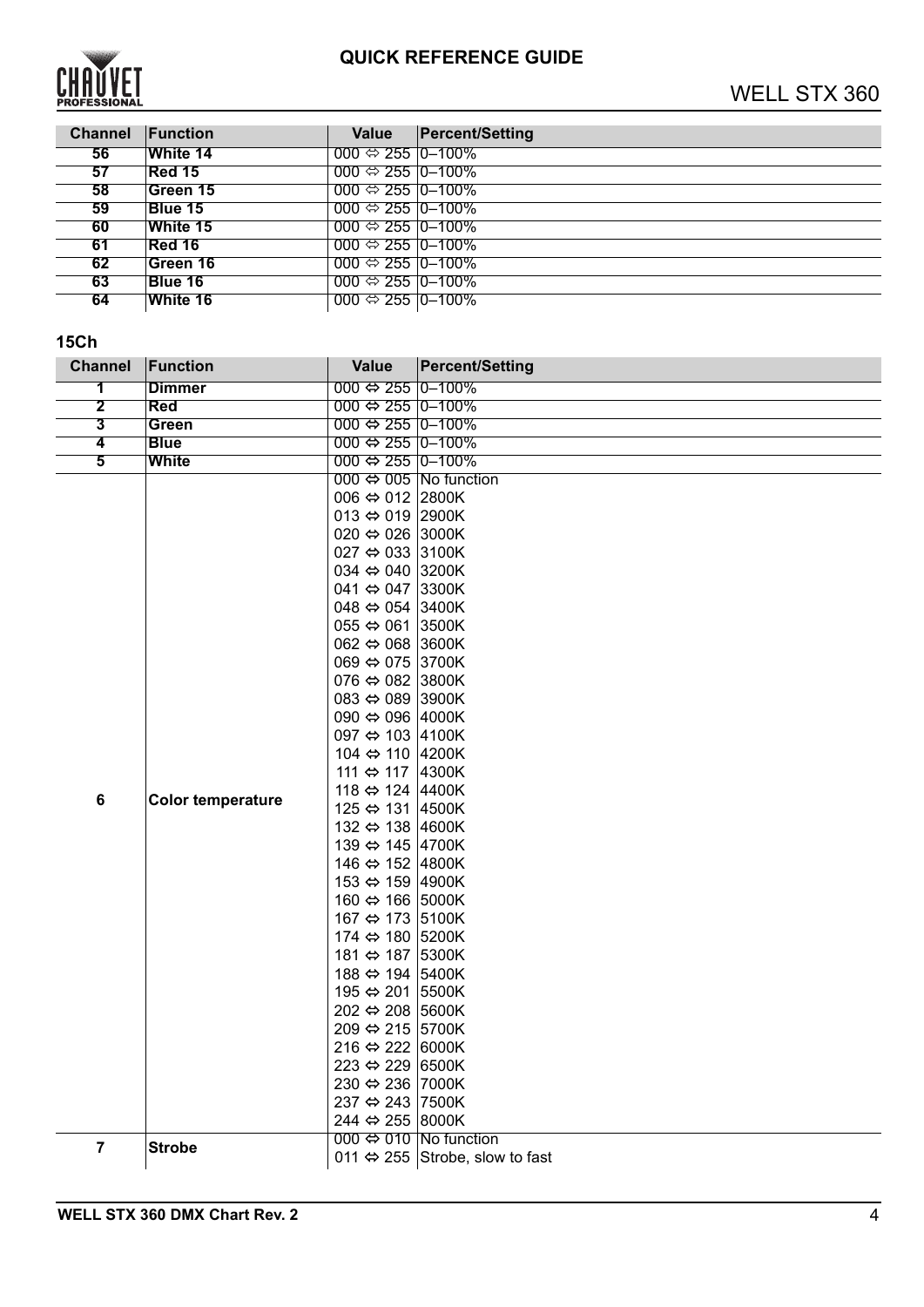# WELL STX 360



| <b>Channel</b> | Function                          | <b>Value</b>                           | <b>Percent/Setting</b>                                      |
|----------------|-----------------------------------|----------------------------------------|-------------------------------------------------------------|
|                |                                   |                                        | 000 $\Leftrightarrow$ 010 No function                       |
|                |                                   | 011 ⇔ 018 Program 1                    |                                                             |
|                |                                   | 019 ⇔ 026 Program 2                    |                                                             |
|                |                                   | 027 ⇔ 034 Program 3                    |                                                             |
|                |                                   | 035 ⇔ 042 Program 4                    |                                                             |
|                |                                   | 043 ⇔ 050 Program 5                    |                                                             |
|                |                                   | 051 ⇔ 058 Program 6                    |                                                             |
|                |                                   | 059 ⇔ 066 Program 7                    |                                                             |
|                |                                   | 067 ⇔ 074 Program 8                    |                                                             |
|                |                                   | 075 $\Leftrightarrow$ 082 Program 9    |                                                             |
|                |                                   |                                        | 083 ⇔ 090 Program 10                                        |
|                |                                   |                                        | 091 ⇔ 098 Program 11                                        |
|                |                                   |                                        | 099 ⇔ 106 Program 12                                        |
|                |                                   |                                        | 107 ⇔ 114 Program 13                                        |
| 8              | Auto programs                     |                                        | 115 ⇔ 122 Program 14                                        |
|                |                                   |                                        | 123 ⇔ 130 Program 15                                        |
|                |                                   |                                        | 131 ⇔ 138 Program 16                                        |
|                |                                   |                                        | 139 ⇔ 146 Program 17                                        |
|                |                                   |                                        | 147 ⇔ 154 Program 18                                        |
|                |                                   |                                        | 155 ⇔ 162 Program 19                                        |
|                |                                   |                                        | 163 ⇔ 170 Program 20<br>171 ⇔ 178 Program 21                |
|                |                                   |                                        | 179 ⇔ 186 Program 22                                        |
|                |                                   |                                        | 187 ⇔ 194 Program 23                                        |
|                |                                   |                                        | 195 ⇔ 202 Program 24                                        |
|                |                                   |                                        | 203 ⇔ 210 Program 25                                        |
|                |                                   |                                        | 211 ⇔ 218 Program 26                                        |
|                |                                   |                                        | 219 ⇔ 226 Program 27                                        |
|                |                                   |                                        | 227 ⇔ 255 Program 28 (cycles through programs 1-27)         |
| 9              | <b>Auto speed</b>                 |                                        | 000 $\Leftrightarrow$ 255 Auto programs speed, slow to fast |
| 10             | <b>Foreground color</b><br>dimmer | 000 $\Leftrightarrow$ 255 0-100%       |                                                             |
|                | <b>Foreground color</b>           | $000 \Leftrightarrow 013$ Red          |                                                             |
|                |                                   | 014 $\Leftrightarrow$ 027 Green        |                                                             |
|                |                                   | 028 $\Leftrightarrow$ 041 Blue         |                                                             |
|                |                                   | 042 $\Leftrightarrow$ 055 White        |                                                             |
|                |                                   |                                        | 056 $\Leftrightarrow$ 069 Green + blue                      |
|                |                                   | 070 $\Leftrightarrow$ 083   Red + blue |                                                             |
|                |                                   |                                        | 084 $\Leftrightarrow$ 097 Red + green                       |
|                |                                   |                                        | 098 $\Leftrightarrow$ 111 Red + green + blue                |
| 11             |                                   |                                        | 112 $\Leftrightarrow$ 125 Red + white                       |
|                |                                   |                                        | 126 $\Leftrightarrow$ 139 Green + white                     |
|                |                                   |                                        | 140 $\Leftrightarrow$ 153 Blue + white                      |
|                |                                   |                                        | 154 $\Leftrightarrow$ 167 Red + green + white               |
|                |                                   |                                        | 168 $\Leftrightarrow$ 181 Red + blue + white                |
|                |                                   |                                        | 182 $\Leftrightarrow$ 195 Green + blue + white              |
|                |                                   |                                        | 196 $\Leftrightarrow$ 209 Red + green + blue + white        |
|                |                                   | 210 ⇔ 223 2800K                        |                                                             |
|                |                                   | 224 ⇔ 237 7000K<br>238 ⇔ 255 Auto      |                                                             |
|                | <b>Background color</b>           |                                        |                                                             |
| 12             | dimmer                            | 000 $\Leftrightarrow$ 255 0-100%       |                                                             |